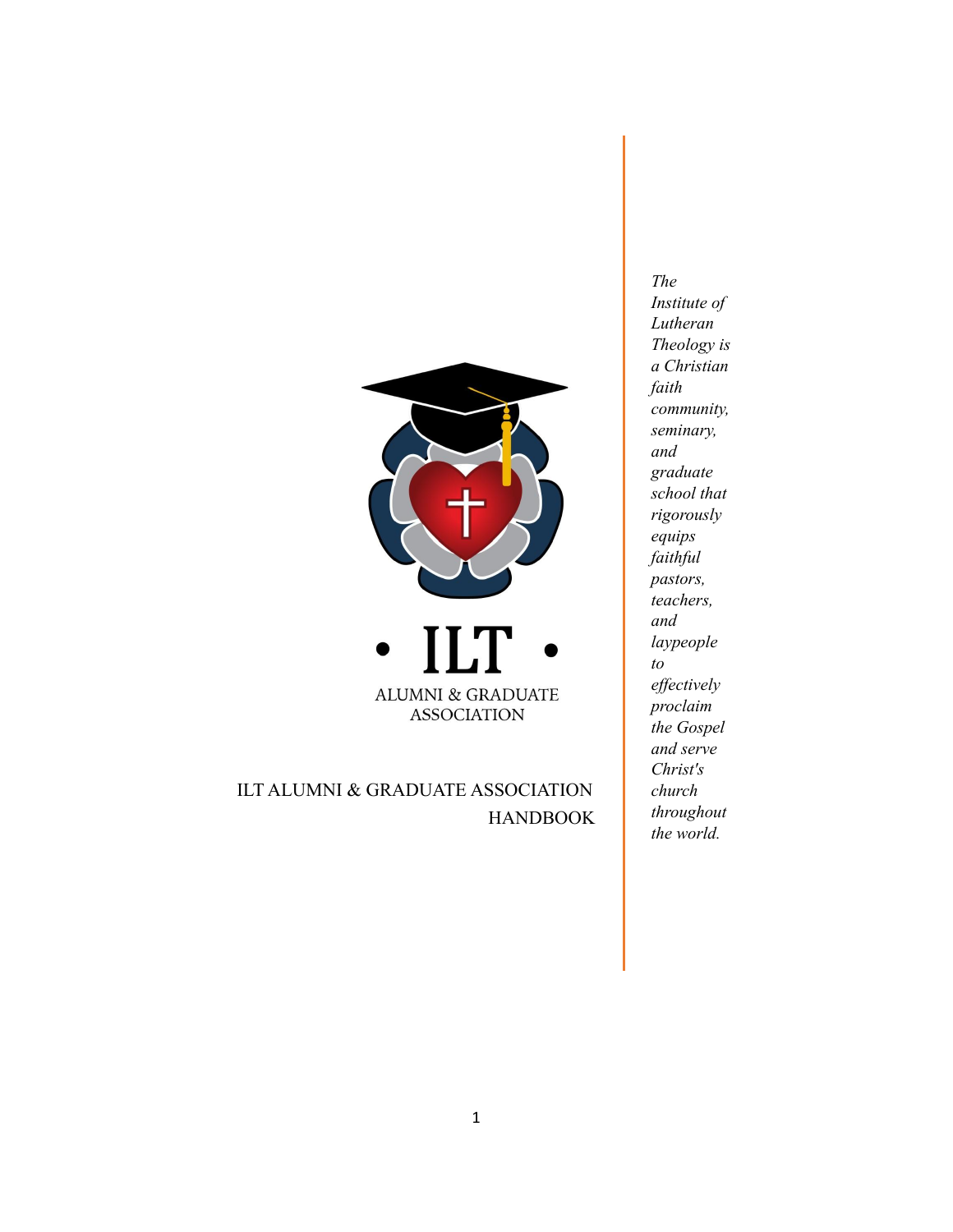Contents

| Introduction                                                                                | 3              |
|---------------------------------------------------------------------------------------------|----------------|
| Alumni and Graduate Association Mission Statement & Objectives                              | 3              |
| <b>Mission Statement</b>                                                                    | 3              |
| Alumni and Graduate Association Membership Requirements                                     | 3              |
| Honorary Alumni and Graduate Association Membership Requirements                            | $\overline{4}$ |
| HONORARY ALUMNI and GRADUATE ASSOCIATION MEMBERSHIP                                         | $\overline{4}$ |
| Member Subscriptions:                                                                       | $\overline{4}$ |
| Personal/Communal Conduct:                                                                  | 5              |
| Corporate Conduct:                                                                          | 5              |
| Alumni Members Represent ILT                                                                | 6              |
| 1. Subscriptions. Association Board members must unreservedly subscribe to the following: 7 |                |
| 2. Qualifications for Association Board of Directors                                        | 8              |
| 3. Removal of Alumni Association Members                                                    | 9              |
| Constitution of the INSTITUTE OF LUTHERAN THEOLOGY Alumni Association                       | 10             |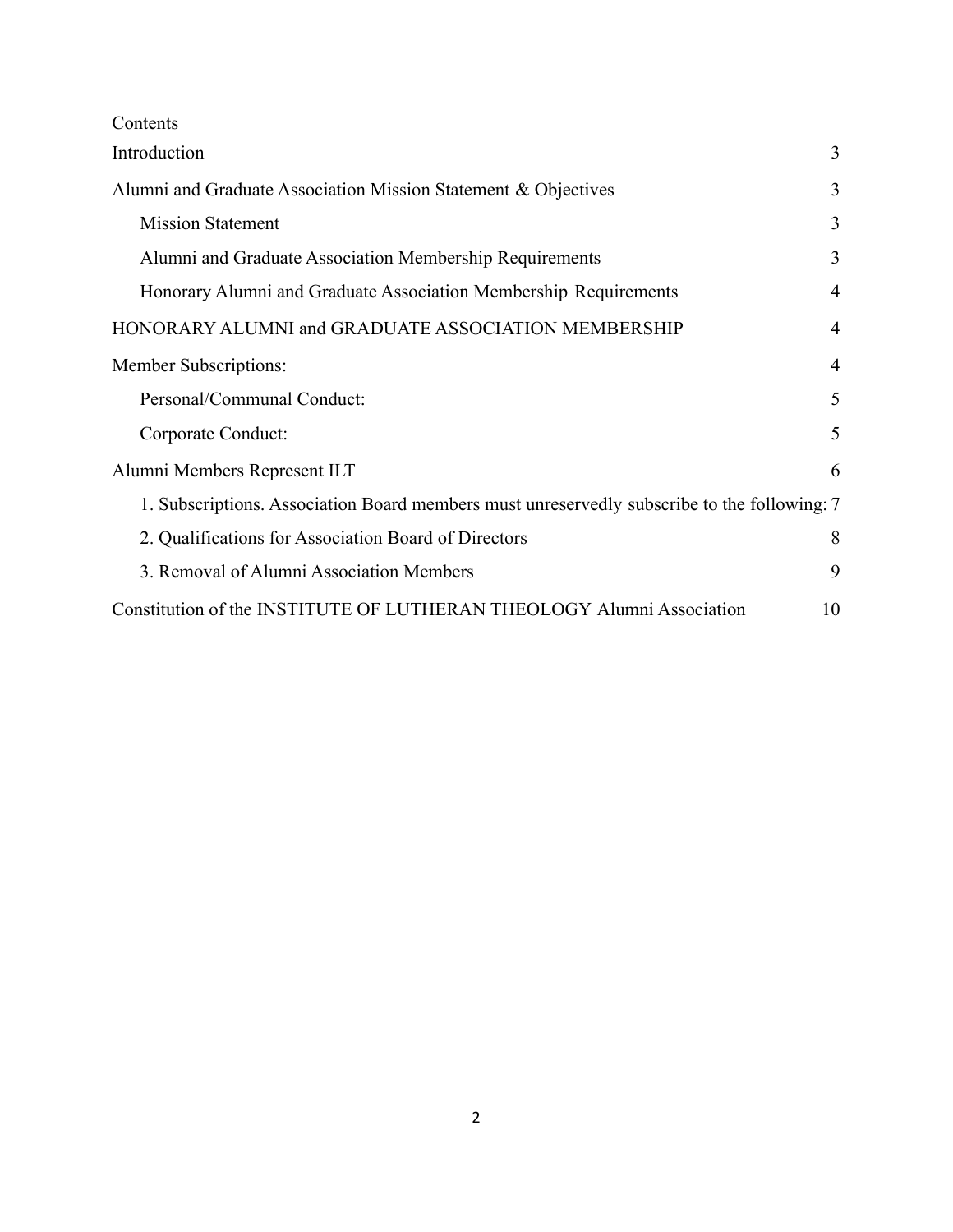#### <span id="page-2-0"></span>**Introduction**

The purpose of this handbook is to provide members of the Institute of Lutheran Theology's Alumni and Graduate Association (AGA) with a foundation for guidance and support in dealing with all AGA-related matters. The AGA is an association founded and led by graduates of the Institute of Lutheran Theology. Membership in the AGA is open to graduates, honorary graduates, and those students in post-graduate programs at ILT. Questions about information within this handbook should be directed to the AGA Board of Directors.

### <span id="page-2-1"></span>**Alumni and Graduate Association Mission Statement & Objectives**

#### <span id="page-2-2"></span>Mission Statement

The Alumni and Graduate Association is an association of ongoing spiritual connection, fellowship, and support for students, alumni, and friends of the Institute of Lutheran Theology.

Objectives:

- 1. To be a source of support for ILT, its graduates, and its students;
- 2. To provide connection points for pastoral prayer groups, Bible study groups, support groups;
- 3. To provide continuing ed opportunities and professional development;
- 4. To provide student scholarships;
- 5. To support ILT at meetings, conventions, and anywhere ILT is represented.
- 6. To ultimately be a blessing and source of strength to Alumni and all the people served by the Association.

# <span id="page-2-3"></span>**Alumni and Graduate Association Membership Requirements**

● Any graduate of the Institute of Lutheran Theology who has completed an approved course of study is eligible for membership in the AGA. Approved pastors and theologians who have graduated from other seminaries or educational institutions are eligible for membership under the status of "Honorary Alumni."

#### **Honorary Alumni and Graduate Association Membership Requirements**

A. A candidate for Honorary ILT AGA membership is:

1. Someone who is not an alumnus or graduate of ILT, but whose contribution of time and effort to the Institute are extraordinary and highly valued.

2. Someone whose loyalty, involvement, and identification with ILT are in complete agreement with the purpose, goals, and mission of ILT, although the person is not an ILT alumnus or graduate.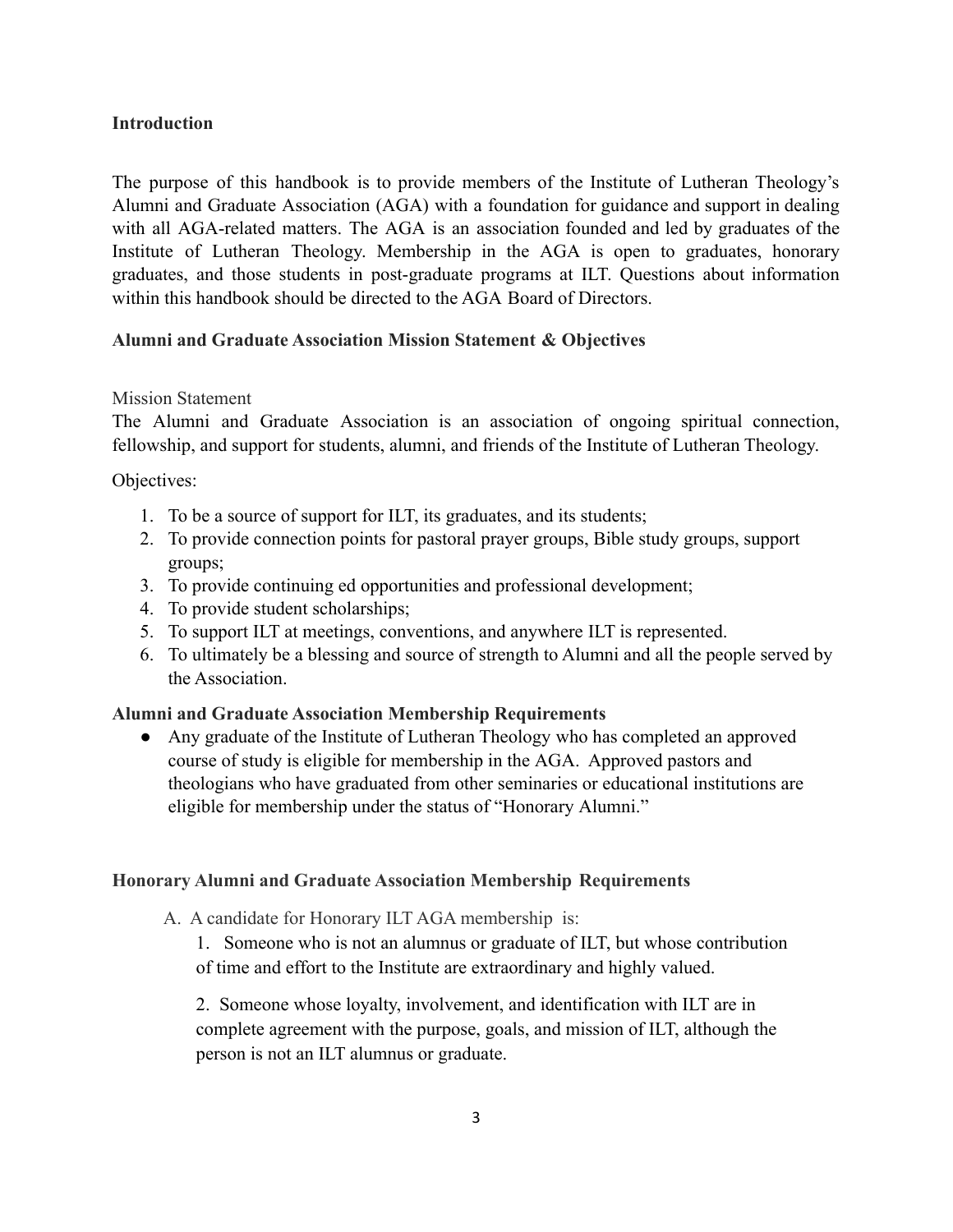3. Someone who is a pastor or theologian with alumni status with another seminary or educational institution but who now finds that they are not comfortable with a continued alumni relationship due to differing teachings, goals, and mission.

B. Honorary AGA memberships shall be awarded/named/chosen by a sub-committee of the AGA Board.

1. Any alumnus, honorary alumnus, or graduate of ILT may nominate someone as an Honorary Alumnus.

2. Individuals may be nominated for Honorary AGA membership at any time during the year.

# <span id="page-3-0"></span>**Member Subscriptions**

# **Expectations and Behavioral Standards of Alumni and Graduate Association Members**

\*Please note that the behavioral standards below apply to every AGA meeting, event, and platform.

General:

- Accept and affirm the importance of ILT's declared mission.
- Pray regularly for ILT, the AGA, and all personnel involved in its ministry (cf. 1) Thessalonians 5:17).
- Prioritize attendance at meetings since member involvement is vital to ministry (cf. Hebrews 10:25).
- Familiarize oneself with materials sent in advance of meetings.
- Comply with pertinent laws, rules, and regulations, so health, safety, and meeting environments are protected for all (cf. Romans 13:1).
- Realize AGA members may be recognized for their ILT connection.

<span id="page-3-1"></span>Personal/Communal Conduct:

- Maintain high standards of personal honesty, fairness, accountability, and dedication to excellence (cf. Ephesians 4:1).
- Honor each member's dignity, so all are treated with respect, fairness, and decency, without discrimination, harassment, or threats (cf. Genesis 1:27).
- Defamatory language will not be tolerated in any circumstance and can result in discipline or expulsion from the AGA. This includes, but is not limited to, foul language, ad hominem, the questioning of someone's salvation or the demeaning of someone's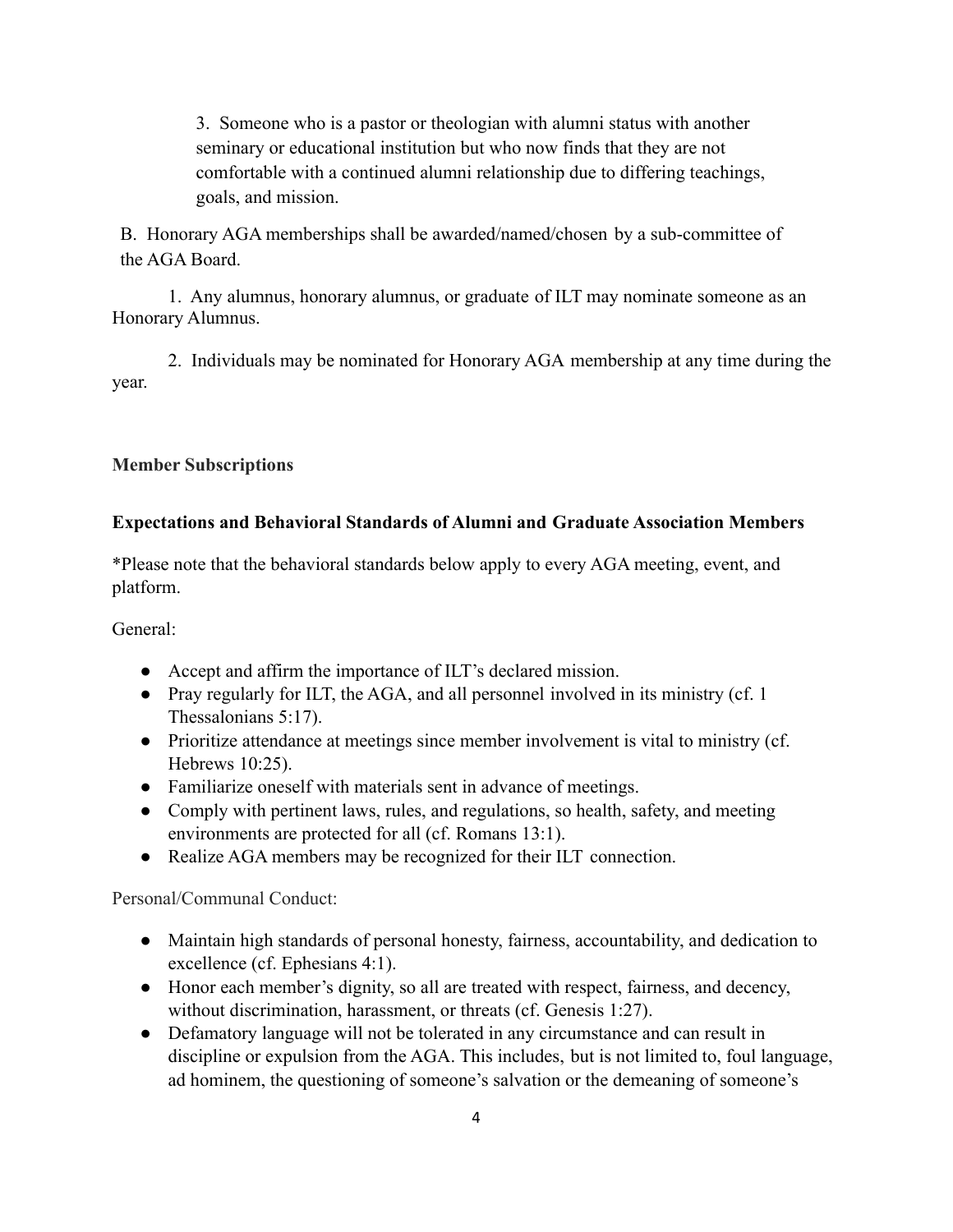faith, and discriminatory comments made based on race, national or ethnic origin, color, sex, age or mental or physical disability (cf. James 1:26).

- Make no sexual advances, verbal or physical requests for favors of a sexual or seductive nature, and, if such is observed, alert the Institute's president or board chair of such possible behavior (cf. 1 Thessalonians 4:3). Anyone found guilty of such conduct will be removed from the AGA.
- ILT, and by extension its AGA, prides itself on being Pan-Lutheran institutionally and ecumenical in practice, which means there exists a great diversity of viewpoints—theologically, philosophically, politically, etc.—which are to be respected and dialogued about in accordance with Christian love (cf. 1 Corinthians 16:14). Failure to do this can result in discipline or expulsion from the AGA.
- Avoid managing or participating in highly politicized demonstrations or campaigns where one's identity as an AGA member might be problematic.
- Never use controlled substances, marijuana, or alcohol illegally (cf. 1 Peter 5:8-10). Should a member become addicted, whether personally acknowledged or not, treatment will be encouraged and permitted as an excused absence from Association meetings. Should a relapse occur after treatment, such may be a basis for termination of membership.

<span id="page-4-0"></span>Corporate Conduct:

- Never use one's position on the AGA Board in a way that might result in financial effect or personal or familial monetary gain (cf. Matthew 6:24). Any member who could personally profit from a specific board decision must ask to be excused from voting on that motion.
- Never accept large gifts from anyone seeking to do business with ILT or its AGA, whether they be products, event tickets, or other favors. Accepting items of less than \$25 in value is not precluded. Food and beverages served at business or social events and available to others are not considered gifts. Textbooks, software, and other instructional materials (which may be reviewed by faculty), awards, plaques, certificates, mementos for civic, charitable, professional achievement, or recognition are not considered gifts. Honoraria or expense reimbursements are not gifts.
- Never seek special-rate loans for personal or business purposes from persons or institutions doing business with ILT.
- Never ask ILT or its AGA for a loan.
- Notify the AGA Board of actual or suspected wrongdoing (e.g., theft, mismanagement, falsification of records, inappropriate behavior, etc.) and cooperate fully with authorized investigations.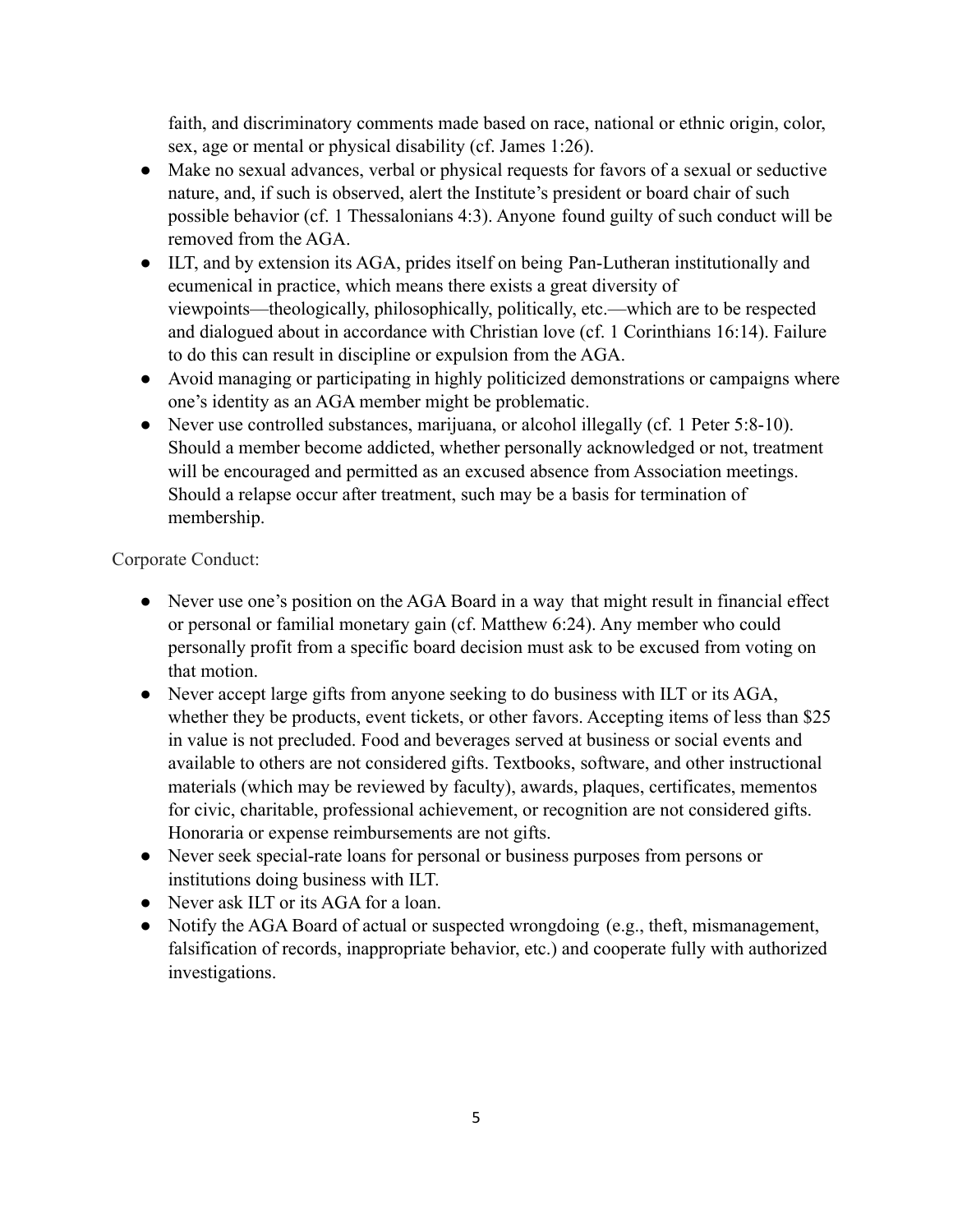### <span id="page-5-0"></span>**AGA Members Represent ILT**

- AGA members should promote Christian higher education in general, but particularly ILT's ministry. It is advised that AGA members advocate for ILT's overall program and not just one part of it.
- It is best if AGA members do not publicly object to AGA Board decisions. If asked, identify the AGA board chair as the one authorized to speak about board decisions and respond to any related questions.
- AGA members should promptly relay to the AGA board feedback from ILT and/or the AGA, with as much detail as is felt necessary, so potential problems can be readily identified, explained, and corrected, if necessary.
- The AGA should endeavor to represent regional, synodical, and national Lutheran denominational gatherings, preferably, when possible, in conjunction with ILT representation.

### **Pray Regularly for ILT**

- "Unless the Lord builds the house, they labor in vain who build it."
- As Christians, we're advised to "pray without ceasing." Daily remembering ILT, the staff, faculty, students, and ministries of ILT alumni is important!
- And pray, too, that we will recognize potential ILT students among those we meet.

# **AGA Board Subscriptions**

The sections that follow are meant to orient new and prospective members of the ILT AGA Board of Directors (BOD).

- <span id="page-5-1"></span>1. **Subscriptions**. AGA Board members must unreservedly subscribe to the following:
	- (a) ILT's Mission Statement. ILT is a Christian faith community, seminary, and graduate school that rigorously equips faithful pastors, teachers, and laypeople to effectively proclaim the Gospel and serve Christ's church throughout the world.
	- (b) ILT's Statement of Faith. ILT accepts: (1) The Scriptures of the Old and the New Testament as the written Word of God and the only rule and norm of faith and practice; and (2) The Symbolical Books of the Evangelical Lutheran Church as accurate expositions of the Word of God, specifically: the three Ecumenical Creeds (the Apostles' Creed, the Nicene Creed, and the Athanasian Creed), the Unaltered Augsburg Confession, the Apology of the Augsburg Confession, the Smalcald Articles, the Treatise on the Power and Primacy of the Pope, Luther's Large and Small Catechisms, and the Formula of Concord.
	- (c) ILT's Theological Foundations. Because ILT is established as a theological endeavor holding to the reality of God and the scandal of the cross, the authority of Scripture, the truth of Lutheran affirmations, and the notion that the church is hidden yet revealed, ILT says certain things about God, Christ, the Holy Spirit, humanity, the church, and the end times.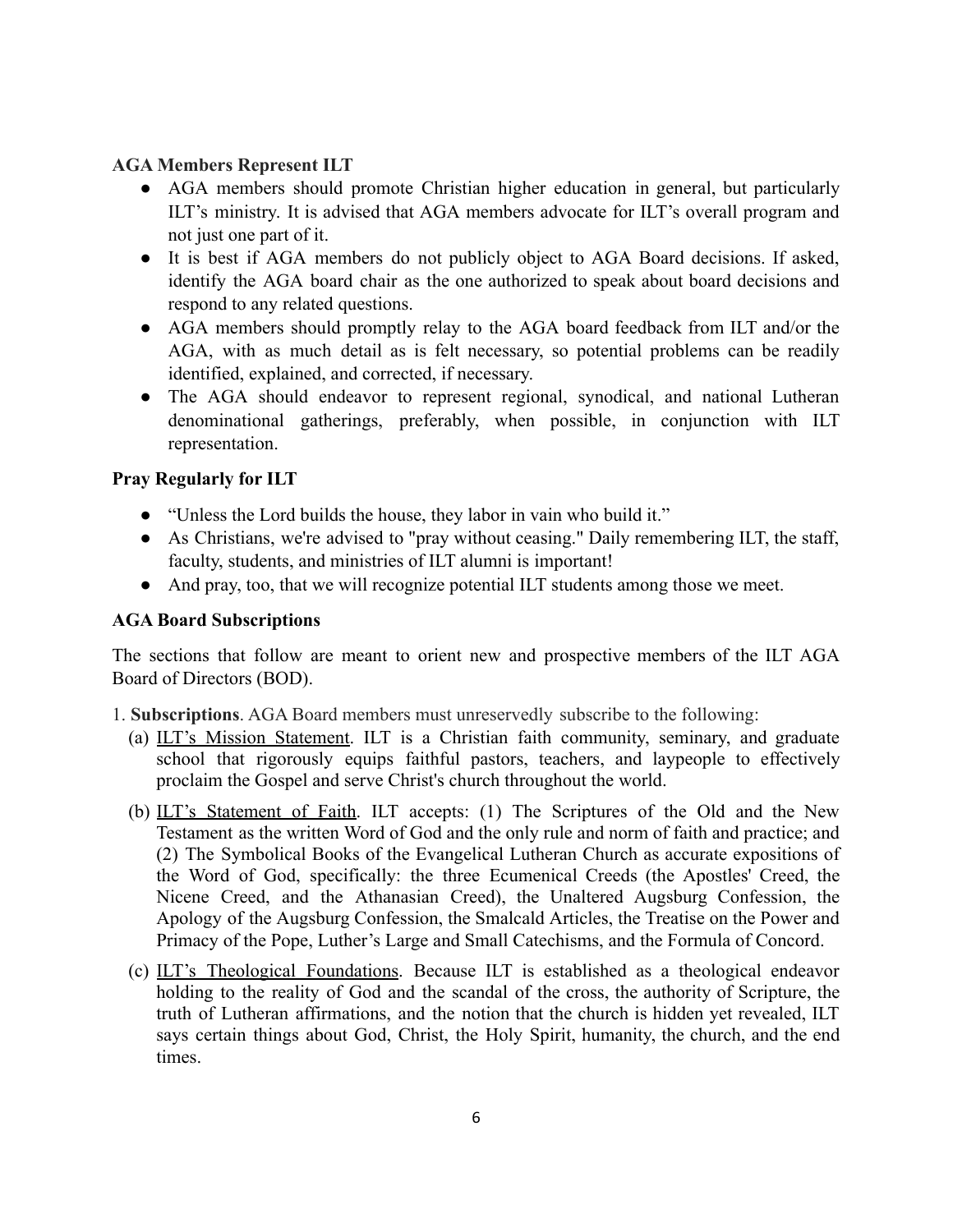- i. God: Is the God who hides and the God who reveals Himself. God hides behind the mask of His attributes to reveal Himself in His Word.
- ii. Christ: Is the finite human who contains the infinite divinity. Jesus Christ true God from eternity and true man born of the Virgin Mary - is the Word of God, the Savior of the world, and our Lord; He was crucified for our trespasses and raised for our justification.
- iii. The Holy Spirit: Is the Spirit who creates faith out of nothing. Working through the Word and Sacraments alone - apart from reason and free will, the Holy Spirit creates faith in Christ where there had only been the nothingness of unbelief.
- iv. Humanity: Is simultaneously and totally saint and sinner. During the days of their Baptism, human beings are totally justified and sanctified, possessing already their eternal life; yet, these same beings are at one and the same time totally sinful and waiting upon their mortal end.
- v. The Church: Is always in need of reform. Whenever the church seeks to be known outside of its concrete signs (Word, Baptism, Supper, Absolution, Ministry, Prayer, and Cross), it needs reformation; that is - the repentance delivered through the preached Word of God.
- vi. The End Time: Is in Jesus Christ, who is the new creation. The kingdom has come and already comes in the person of Jesus Christ. It comes to faith now and will come in visible glory on the last day.
- (d) ILT's Philosophical Presuppositions. In addition to our commitment to the Scriptures and the Lutheran Confessions, three foundational principles shape our curriculum and thinking.
	- i. Theological Realism: God is real and exists beyond human awareness, conception, and language. Accordingly, when we pray, we do not pray to ourselves but to a God whose existence does not depend upon us.
	- ii. Semantic Realism: God's gift of language enables us to make truth claims about God. Human emotion, thought, and language does not ultimately determine what is true or false about God, but rather the truth of our language reflects the determinate contour of the divine.
- iii. Theophysical Causality: God can and does act in the world. Divine action must not be construed only metaphorically.

#### <span id="page-6-0"></span>2. **Qualifications for AGA BOD**

- (a) Scriptural. Consistent with 1 Timothy 3:1-7, a candidate for the AGA's BOD is to be above reproach, faithful to his/her spouse, temperate, self-controlled, respectable, hospitable, able to teach, not given to drunkenness, not violent but gentle, not quarrelsome, not a lover of money. He/she must manage their family well and must do so in a manner worthy of full respect. He/she must not be a recent convert to Christianity. He/she must also have a good reputation with those outside the church.
- (b) Faith and Life. United in one Lord, one faith, and one Baptism, the members of the AGA's BOD are to be constant in worship and the study of the Holy Scriptures, regularly nourishing their life in Christ in the Sacrament of the Altar. Like all Christians, the members of the Board are called by the Holy Spirit to lead godly lives, to promote the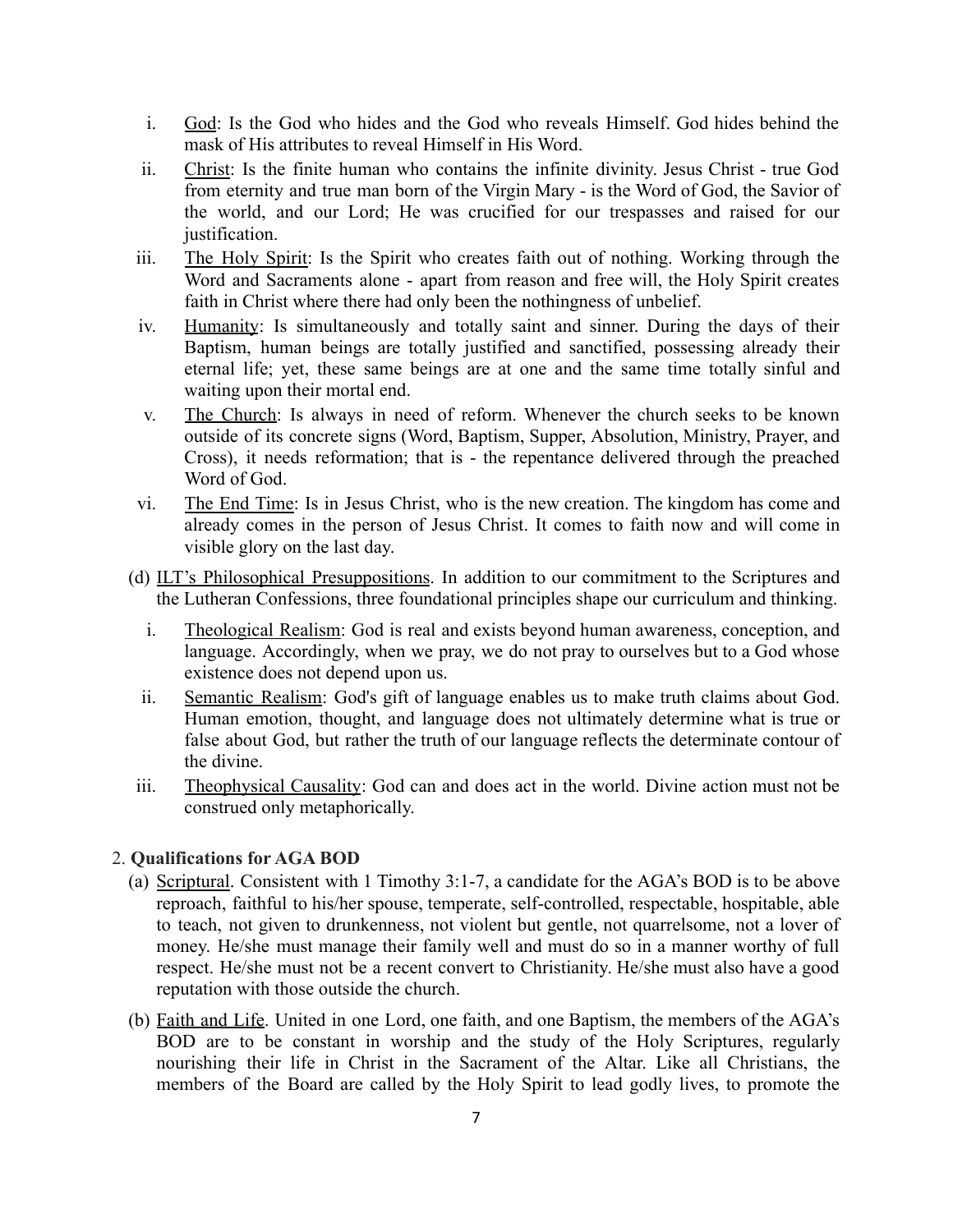unity and welfare of ILT in the bond of peace, to proclaim the Gospel, and to renounce the evil one. The commitment of each baptized Christian to this call is to be expressed through a life of repentance, faith, prayer, and the sharing of resources.

- (c) Behavioral. The AGA's BOD is to follow all the behavioral expectations listed for membership in the AGA above. More than that, the BOD should excel and lead by example in this arena at all times. Failure to do so may result in disciplinary action by the BOD, which may include expulsion from the BOD.
- (d) Terms. Each member of the BOD will be elected to a three-year term. Each member may be elected for up to three consecutive terms before taking a mandatory year of Sabbath rest before serving as a member of the BOD again. Members of the BOD will be nominated between October 1st and November 30th of each year. They will be vetted by the current BOD between December 1st and the annual meeting, which will occur in January of each year. Approved Nominees will be elected at the annual meeting with terms that begin on February 1st. Each year of BOD service will run from February 1st - January 31st. The only exception to the above is for the founding BOD in which members needed to establish a healthy rotation with ⅓ of its members committing to the first term of 1 year, ⅓ committing to the first term of 2 years, and ⅓ committing to a term of 3 years.
- (e) Officers/Executive Board. At the February BOD meeting each year, the BOD will elect from among sitting BOD members an Executive Committee made up of a Chair, Vice-Chair, Secretary, and Treasurer. The Executive Committee may be asked to meet between scheduled BOD meetings as necessary to ensure that BOD meetings run smoothly. Positions on the Executive Committee will run from the first meeting in February through January 31st each year or until the first meeting in February the following year, whichever is later.
- (f) Honorary Alumni. Honorary Alumni may serve on the association's BOD. However, a supermajority of two-thirds of BOD positions must be held by graduates of the Institute of Lutheran Theology. The AGA Chair must also be a graduate of ILT.

#### <span id="page-7-0"></span>3. **Removal of AGA Members**

(a) Removal of AGA BOD Members. A member of the AGA BOD may be removed by a supermajority of two-thirds vote of the remaining board members provided the member subject to proposed removal shall have received a ten (10) day written notice of the grounds for the proposed expulsion. Board members may only be removed for cause, specifically that they have violated...

Before the election of BOD of the AGA at an annual meeting, the Board will appoint a Nominating Committee from among its members.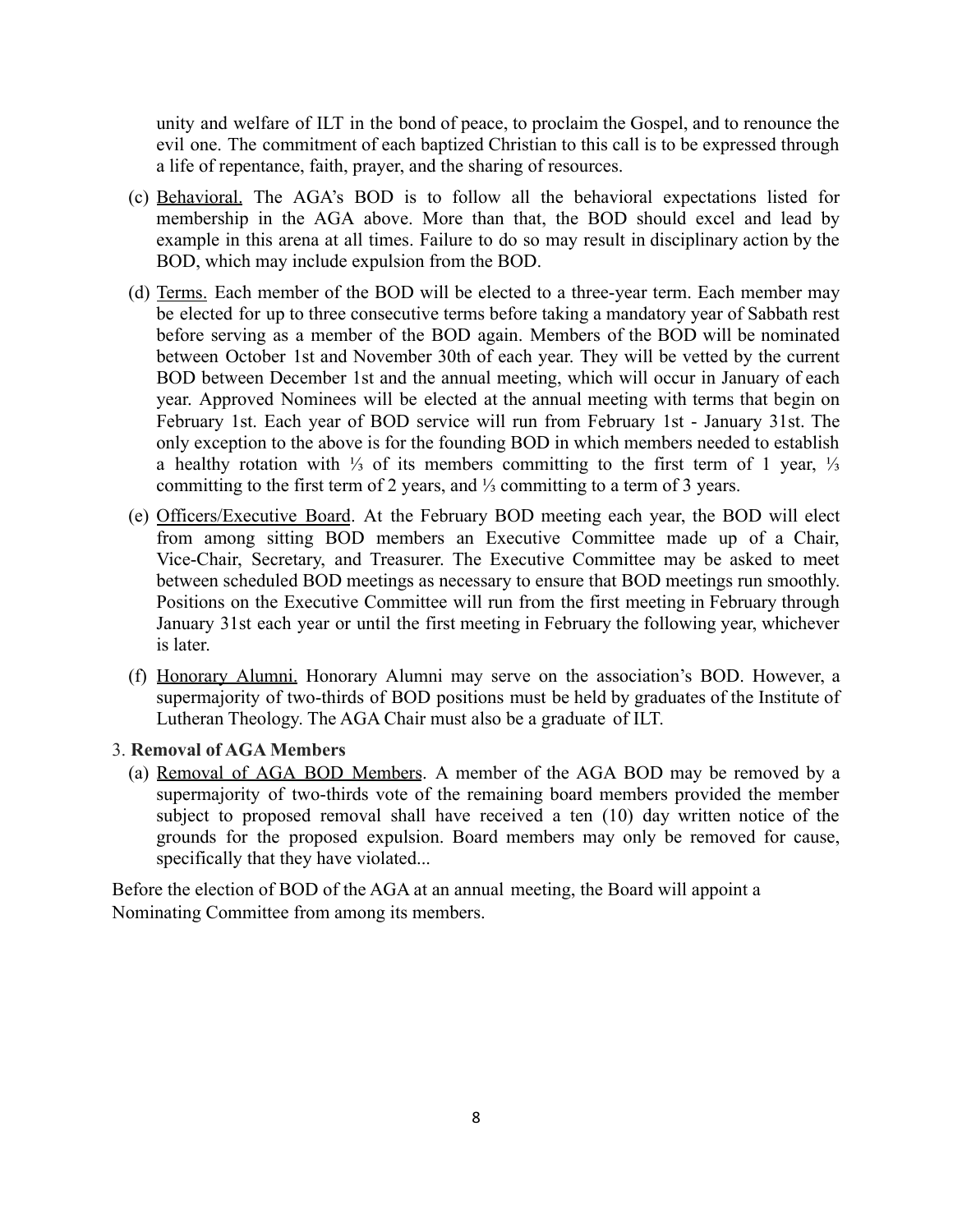# <span id="page-8-0"></span>**Constitution of the INSTITUTE OF LUTHERAN THEOLOGY ALUMNI and GRADUATE ASSOCIATION**

#### **Article 1 - Name and Incorporation**

- 1.01. The name of this Association shall be the Institute of Lutheran Theology Alumni and Graduate Association
- 1.02. The Institute of Lutheran Theology Alumni and Graduate Association (hereafter called "AGA" ) will provide members with a foundation for guidance and support.

### **Article 2 – Mission Statement and Goals**

- 2.01. The ILT AGA exists to be an association of ongoing spiritual connection, fellowship, and support for students, alumni, and friends of the Institute of Lutheran Theology.
- 2.02 The Goals of the Association are
	- To be a source of support for ILT, its graduates, and its students;
	- To provide connection points for pastoral prayer groups, Bible study groups, support groups;
	- To provide continuing ed opportunities and professional development;
	- To provide student scholarships;
	- To support ILT at meetings, conventions, and anywhere ILT is represented.
	- To ultimately be a blessing and source of strength to Alumni and all the people served by the Association.

# **Article 3 - Governance**

- 3.01. The AGA's affairs shall be governed by this Constitution, the Bylaws, and other policies and procedures as shall be adopted from time to time, so long as they do not conflict with the Constitution and Bylaws of the Institute of Lutheran Theology.
- 3.02. The business and affairs of ILT AGA shall be managed by and under the authority of the AGA membership

# **Article 4 - Amendment of Constitution and Bylaws**

- 4.01. This Constitution may be amended only as provided by this Article.
- 4.02. Any member of the AGA may propose an amendment to this Constitution. The proposed amendment shall be in writing and a copy provided to the Chair and Secretary of the Alumni Executive Board.
- 4.03. In consultation with the Chairman, the Secretary shall give at least 60 days' notice of a special meeting to all members of the Association membership to consider the proposed amendment. The notice shall include:
	- a) The date, time, and place of the special meeting;